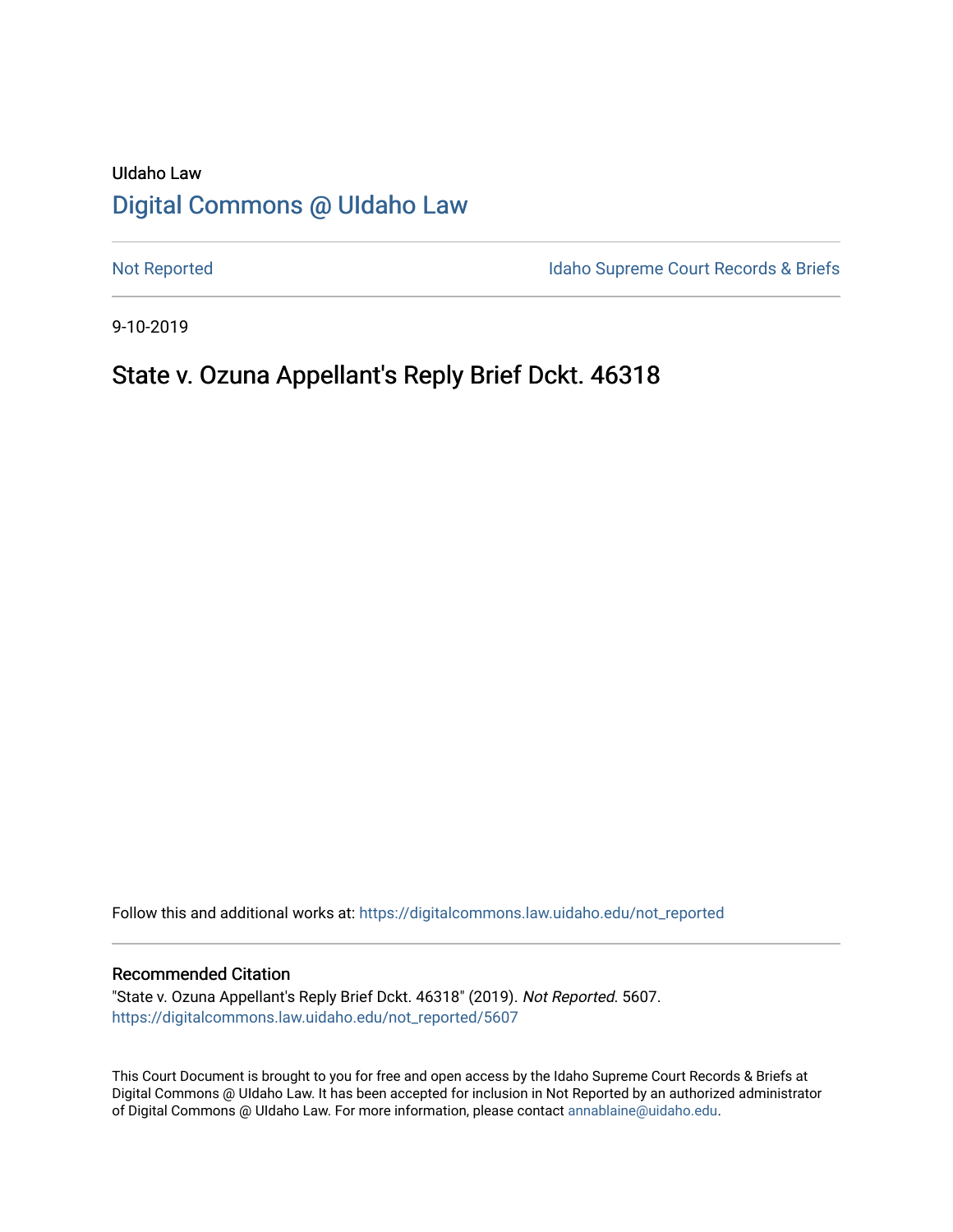Electronically Filed 9/10/2019 11:27 AM Idaho Supreme Court Karel Lehrman, Clerk of the Court By: Brad Thies, Deputy Clerk

#### IN THE SUPREME COURT OF THE STATE OF IDAHO

) ) ) ) ) ) ) ) )

STATE OF IDAHO,

Plaintiff-Respondent,

v.

JANELL OZUNA,

Defendant-Appellant.

NO. 46318-2018

CANYON COUNTY NO. CR-2017-15858

REPLY BRIEF

### REPLY BRIEF OF APPELLANT

APPEAL FROM THE DISTRICT COURT OF THE THIRD JUDICIAL DISTRICT OF THE STATE OF IDAHO, IN AND FOR THE COUNTY OF CANYON

> HONORABLE BRADLY S. FORD District Judge

ERIC D. FREDERICKSEN State Appellate Public Defender I.S.B. #6555

JENNY C. SWINFORD Deputy State Appellate Public Defender I.S.B. #9263 322 E. Front Street, Suite 570 Boise, Idaho 83702 Phone: (208) 334-2712 Fax: (208) 334-2985 E-mail: documents@sapd.state.id.us

ATTORNEYS FOR DEFENDANT-APPELLANT KENNETH K. JORGENSEN Deputy Attorney General Criminal Law Division P.O. Box 83720 Boise, Idaho 83720-0010 (208) 334-4534

ATTORNEY FOR PLAINTIFF-RESPONDENT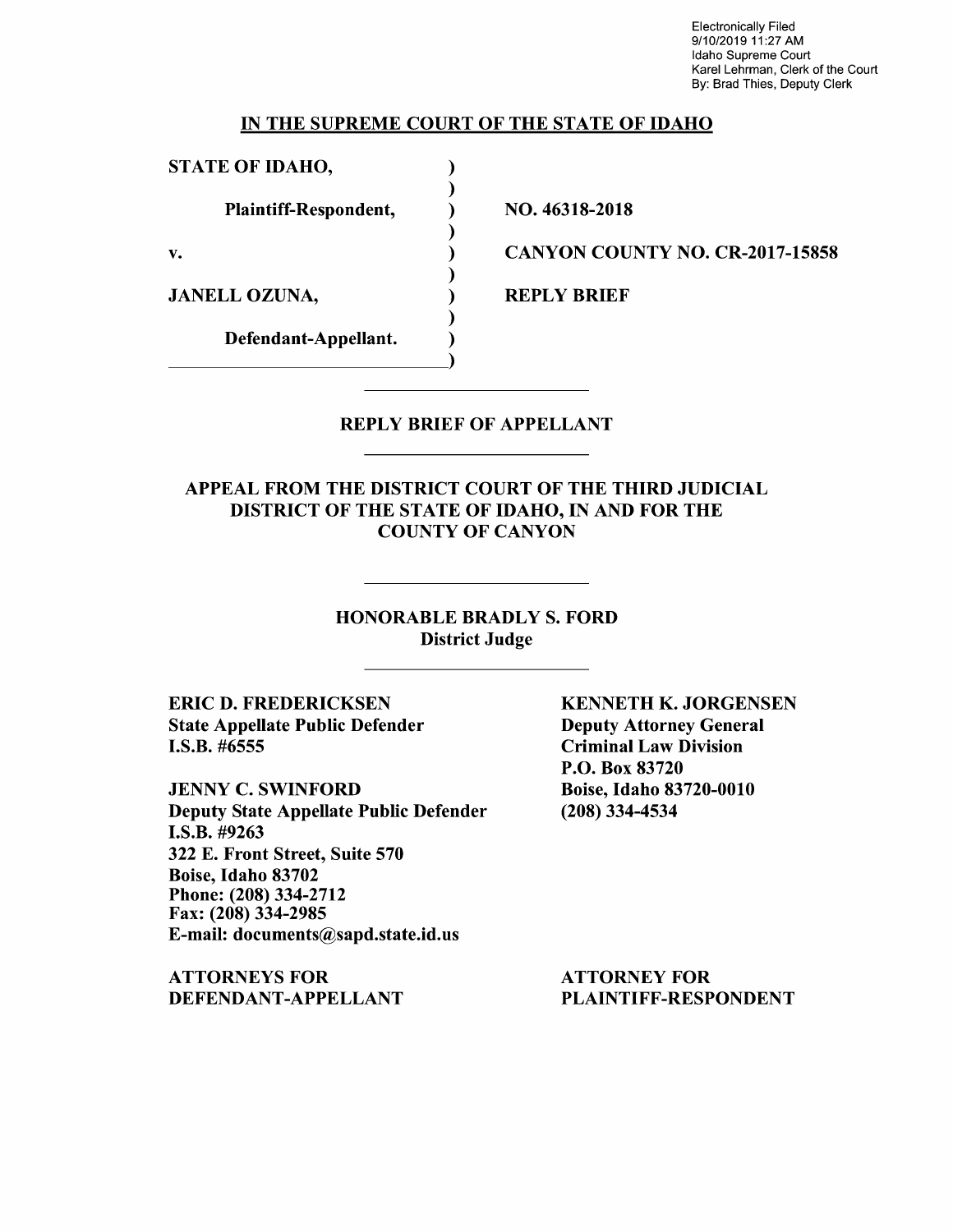## **TABLE OF CONTENTS**

| Statement of the Facts and                                                                                                                 |
|--------------------------------------------------------------------------------------------------------------------------------------------|
|                                                                                                                                            |
|                                                                                                                                            |
| The Prosecutor Violated Ms. Ozuna's Constitutional Rights To<br>Ι.<br>Remain Silent And To A Fair Trial By Repeatedly Using                |
| The Prosecutor Violated Ms. Ozuna's Constitutional Right To A Fair<br>П.<br>Trial By Eliciting Testimony Previously Deemed Inadmissible On |
|                                                                                                                                            |
|                                                                                                                                            |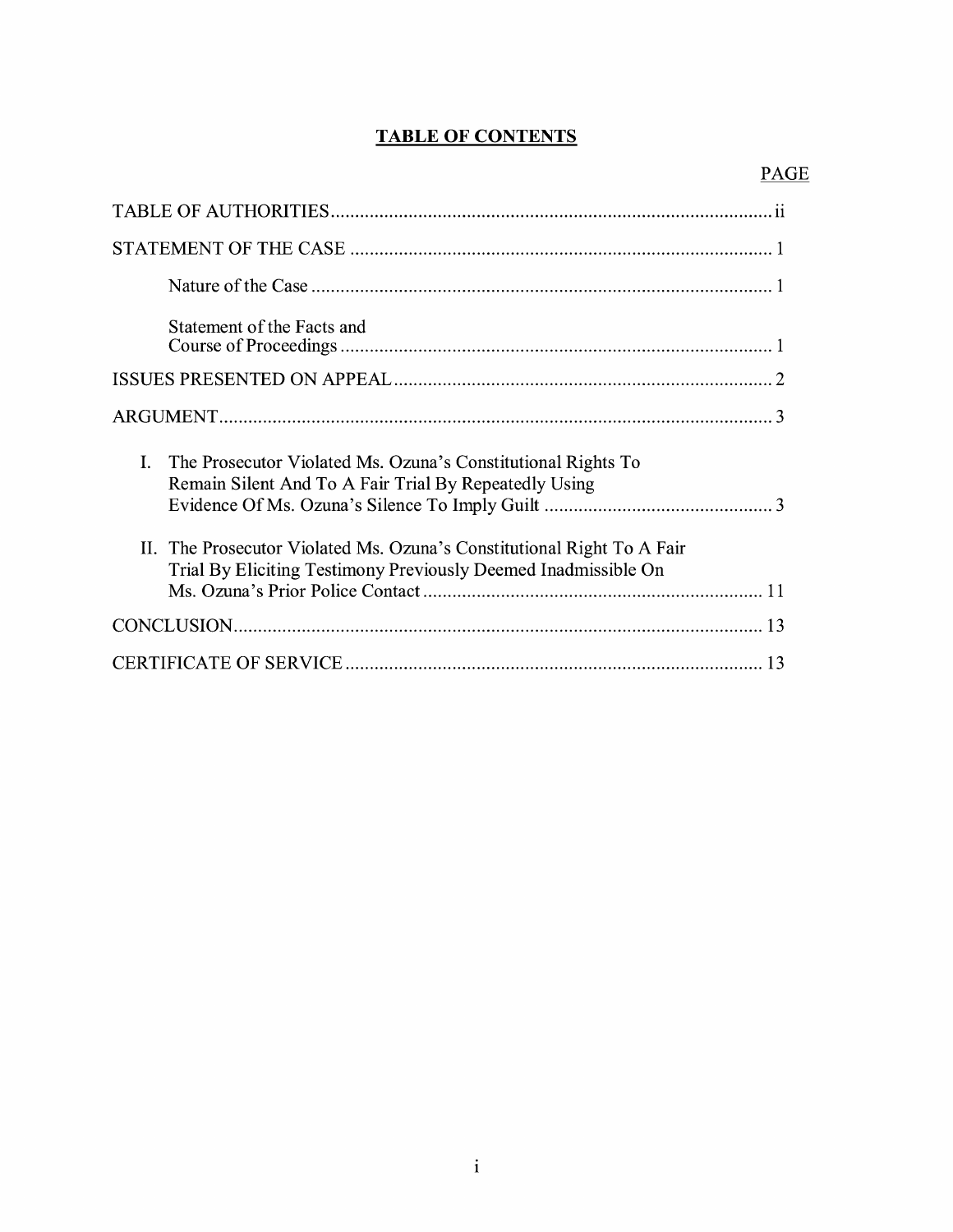## **TABLE OF AUTHORITIES**

# Cases

# Rules

|--|--|--|--|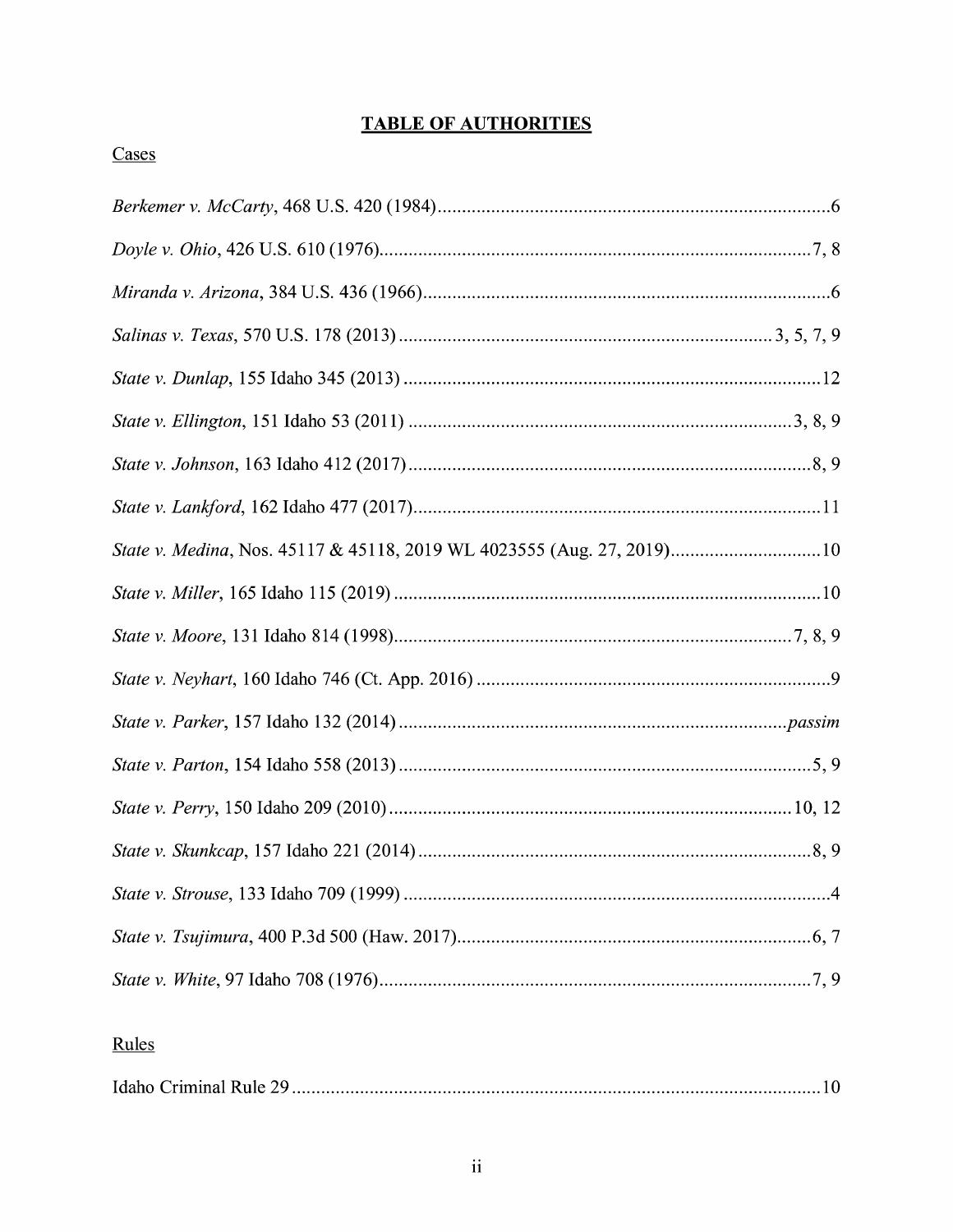#### STATEMENT OF THE CASE

#### Nature of the Case

Janell Ozuna raised two fundamental errors to challenge the jury's guilty verdict for possession of a controlled substance and possession of drug paraphernalia. Both errors were claims of prosecutorial misconduct. First, she argued that the prosecutor committed misconduct by repeatedly commenting and eliciting testimony on her silence to infer guilt. Second, she argued that the prosecutor committed misconduct by eliciting testimony that had been ruled inadmissible by the district court. She argued that these errors violated her unwaived constitutional rights, were clear from the record, and were not harmless. The State responded and disputed each prong of the fundamental error standard for both misconduct claims. This Reply Brief addresses some, but not all, of the State's arguments.

#### Statement of Facts and Course of Proceedings

Ms. Ozuna outlined the facts and proceedings in her Appellant's Brief. (App. Br., pp. 1– 5.) They are not repeated here, but are incorporated by reference.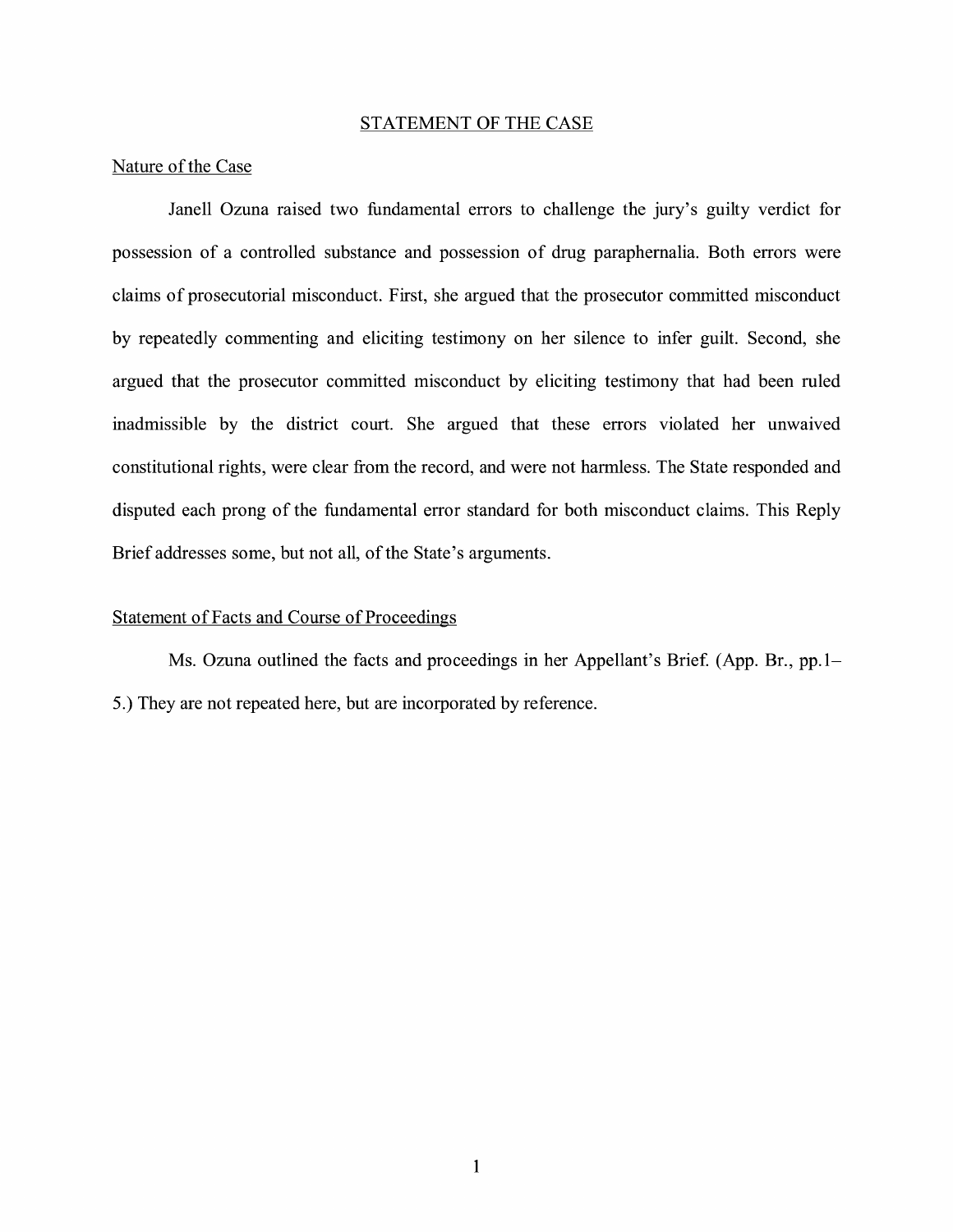### **ISSUES**

- I. Did the prosecutor violate Ms. Ozuna's constitutional rights to remain silent and to a fair trial by repeatedly using evidence of Ms. Ozuna's silence to imply guilt?
- II. Did the prosecutor violate Ms. Ozuna's constitutional right to a fair trial by eliciting testimony previously deemed inadmissible on Ms. Ozuna's prior police contact?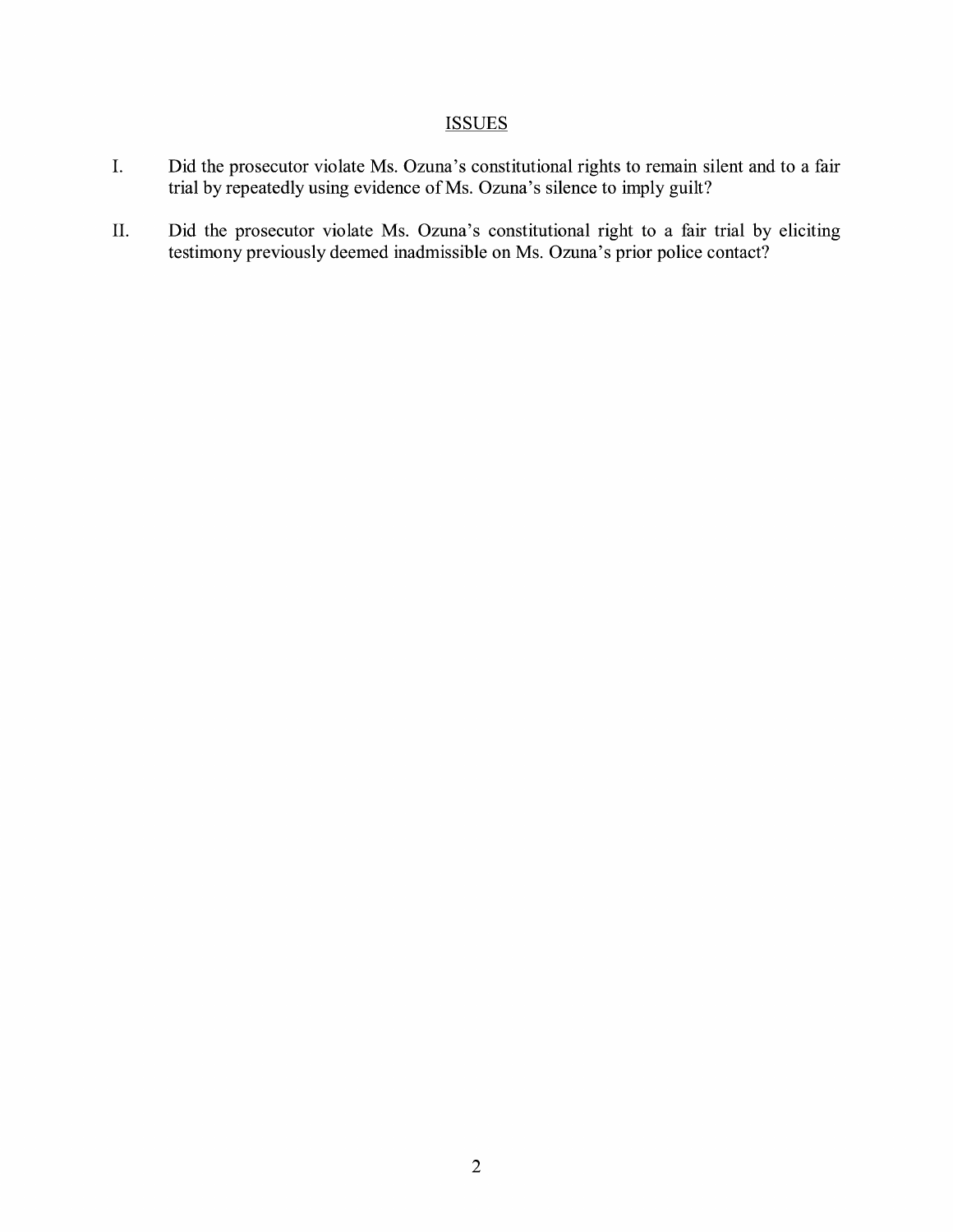#### ARGUMENT

#### I.

#### The Prosecutor Violated Ms. Ozuna's Constitutional Rights To Remain Silent And To A Fair Trial By Repeatedly Using Evidence Of Ms. Ozuna's Silence To Imply Guilt

On Ms. Ozuna's first claim of prosecutorial misconduct, she argued that the prosecutor violated her constitutional rights to remain silent and to a fair trial by eliciting testimony and commenting on her silence to imply guilt. (App. Br., pp.7-18.) The State responded that the U.S. Supreme Court's holding in *Salinas v. Texas,* 570 U.S. 178 (2013), allowed the prosecutor's use of Ms. Ozuna's silence at trial. The State's reliance on *Salinas* is entirely misplaced.

Before examining *Salinas,* it is critical to recognize "when and how" the prosecutor used Ms. Ozuna's silence in this case. *(See* App. Br., pp.8-9.) *See State v. Ellington,* 151 Idaho 53, 60 (2011) ("In the case of post-arrest silence, the U.S. Supreme Court has provided guidance as to when and how that silence can and cannot be used by the State at trial."). Ms. Ozuna identified four instances of misconduct. (App. Br., pp.10-15.) First, the prosecutor informed the jury in opening statements that Ms. Ozuna did not "adamantly deny" that the pipe was not hers after Officer Parsons told her that she was under arrest. (App. Br., p.10; *see also* Tr. Vol. I,<sup>1</sup> p.122, L.25-p.123, L.4.) Second, the prosecutor elicited testimony from Officer Parsons that Ms. Ozuna did not "say anything" or "adamantly" deny ownership of the pipe either during or after he

 $<sup>1</sup>$  The appellate record contains one .PDF document with three separate transcripts, each with its</sup> own pagination. For ease of reference, citations to the three transcripts will refer to the separate transcripts by volume and its internal pagination. Citations to "Tr. Vol. I" will refer to the first transcript in the document (pages 1-55 of total document), containing day one of the jury trial, held on February 15, 2018. Citations to "Tr. Vol. II" will refer to the second transcript in the document (pages 56-59 of total document), containing the pre-trial conference, held on February 13, 2018. Citations to "Tr. Vol. III" will refer to the third and final transcript in the document (pages 60-88 of total document), containing day two of the jury trial, held on February 16, 2018, and multiple sentencing proceedings.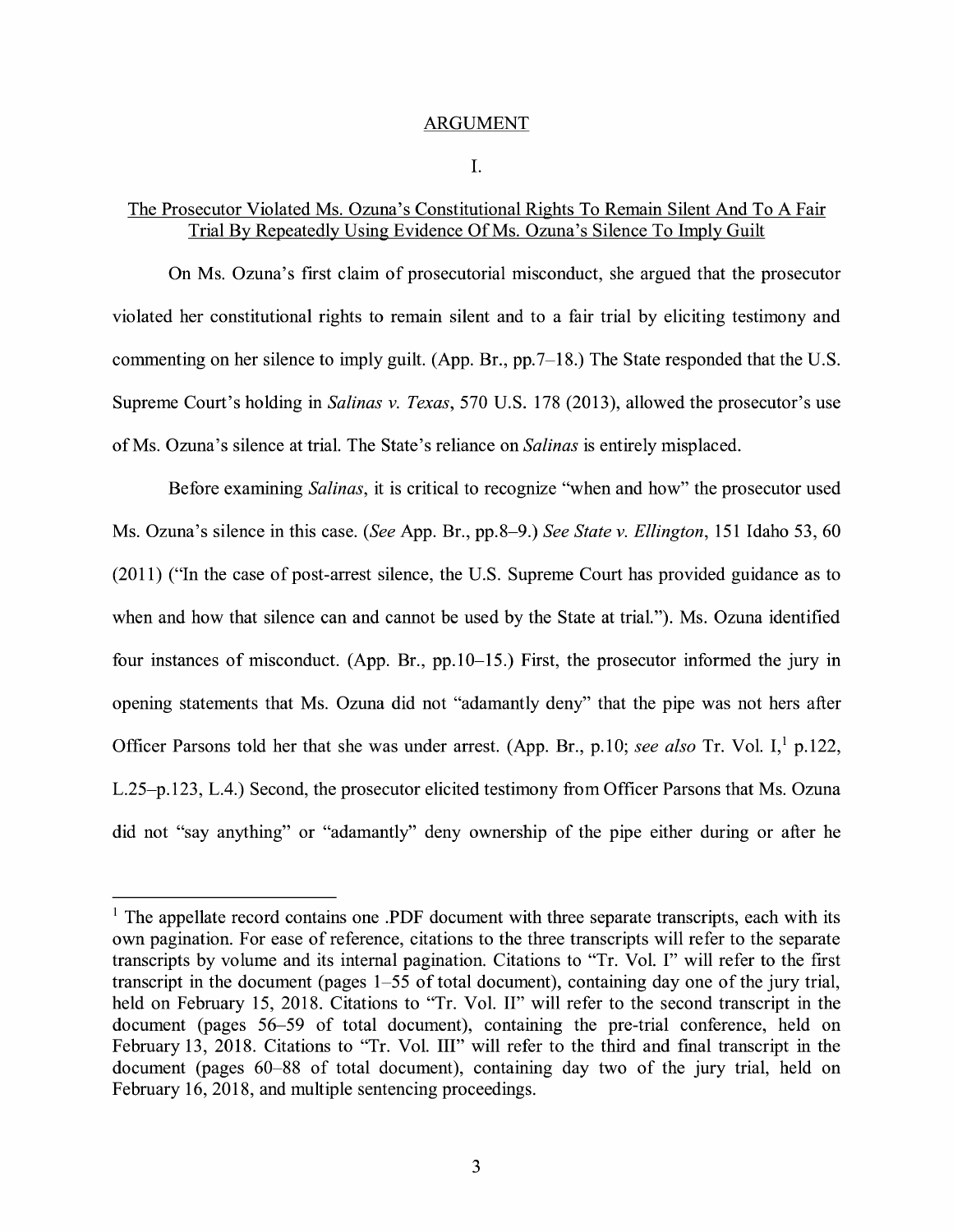arrested her. (App. Br., pp.10-11; *see also* Tr. Vol. I, p.134, L.1-p.135, L.4.) Third, the prosecutor elicited testimony from Ms. Ozuna on cross-examination that she failed to "offer any other explanation" or "adamantly deny" that the pipe was hers during or after Officer Parsons arrested her. (App. Br., pp.11-13; *see also* Tr. Vol. I, p.205, L.1-p.206, L.12, p.207, L.23-p.208, L.8.) Fourth, the prosecutor argued in closing that Ms. Ozuna did not say anything or deny that the pipe was hers during or after her arrest. (App. Br., pp.14-15; *see also* Tr. Vol. III, p.15, L.24-p.17,<sup>2</sup> L.2, p.29, Ls.8-25.) In all, save for one comment in closing,<sup>3</sup> the prosecutor used Ms. Ozuna's silence *when* she was in custody—Ms. Ozuna remained silent during and after her arrest.

Turning to *how* the prosecutor used Ms. Ozuna's silence, the prosecutor clearly used it to infer guilt. *(See* App. Br., pp.10-15 & n.6.) In opening statements, Officer Parsons's direct examination, and closing argument, the prosecutor implied that the jury should find Ms. Ozuna guilty because her failure to assert her innocence meant she had knowledge. According to the prosecutor, an innocent person talks and a guilty person stays quiet. Moreover, the prosecutor did not use Ms. Ozuna's silence to prove her version of the events was not credible. In fact, Officer Parsons's and Ms. Ozuna's testimony was strikingly similar on her single denial after the pipe shattered, her arrest, and her decision to remain silent upon her arrest. There was nothing to impeach with respect to Ms. Ozuna's testimony on her arrest. The prosecutor's use of her silence was not for an impeachment purpose, such as challenging Ms. Ozuna's credibility or rebutting a new story, but to prove her guilt by staying silent upon her arrest. *See State v. Strouse,* 133 Idaho 709, 714 (1999) (prosecutor's "salvo" on cross-examination was a Fifth Amendment violation,

<sup>2</sup>Ms. Ozuna's Appellant's Brief incorrectly cites to page 27, not 17. *(See* App. Br., p.14.)

 $3$  The prosecutor also argued that Ms. Ozuna's pre-arrest silence right after the pipe shattered was evidence of guilt. (Tr. Vol. III, p.15, L.24-p.16, L.4.)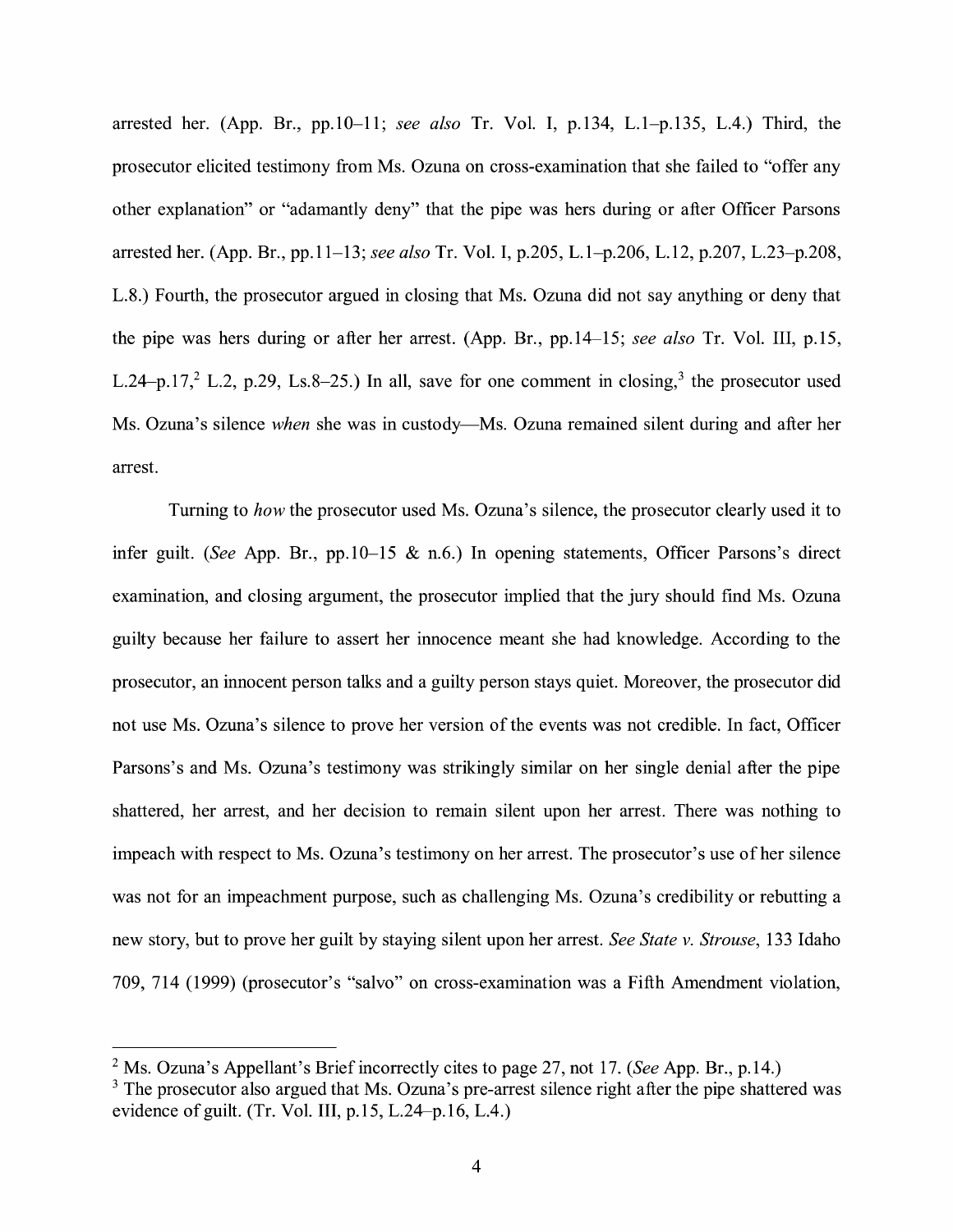and not harmless, because prosecutor went "far beyond" the use of defendant's silence for any legitimate purpose, such as to contradict defendant's new exculpatory version of events not told to police, and was used to establish guilt).

With this framework in mind, *Salinas* is completely inapplicable. In *Salinas,* the U.S. Supreme Court granted certiorari to resolve a federal circuit court split on "whether the prosecution may use a defendant's assertion of the privilege against self-incrimination during a *noncustodial police interview* as part of its case in chief." 570 U.S. at 183 (emphasis added) (plurality opinion). But the U.S. Supreme Court did not resolve the split. *Id.; see also id.* at 193 (Thomas, J., concurring in judgment). The U.S. Supreme Court declined to answer whether the prosecution may use a defendant's pre-custody silence as evidence of guilt because, in *Salinas,*  the defendant never invoked his Fifth Amendment privilege during his voluntary interview at the police station. *Id.* at 182-83, 185-86 (plurality opinion). The defendant voluntarily answered the police's questions and did not assert the privilege when he was silent for one particular question, so he could not claim a Fifth Amendment violation. *Id.* at 182, 185-86. Thus, this narrow holding from *Salinas* has no bearing on the instant case. *Salinas* held a defendant must invoke his Fifth Amendment privilege during a non-custodial, voluntary interview in order to claim a subsequent violation of the privilege by the prosecutor at trial. *Salinas's* holding does not extend in any way to custodial silence during an investigatory detention, that is, silence upon arrest.

Moreover, although *Salinas* did not resolve this question for the federal courts, this Court has resolved whether, in the State of Idaho, a prosecutor may use pre-arrest silence as substantive evidence of guilt. In *State v. Parker,* 157 Idaho 132 (2014), a *post-Salinas* decision, the Court held that the prosecutor may not use pre-arrest silence to imply guilt. *Parker,* 157 Idaho at 147; *see also State v. Parton,* 154 Idaho 558, 566 (2013) (same). Numerous state court (and several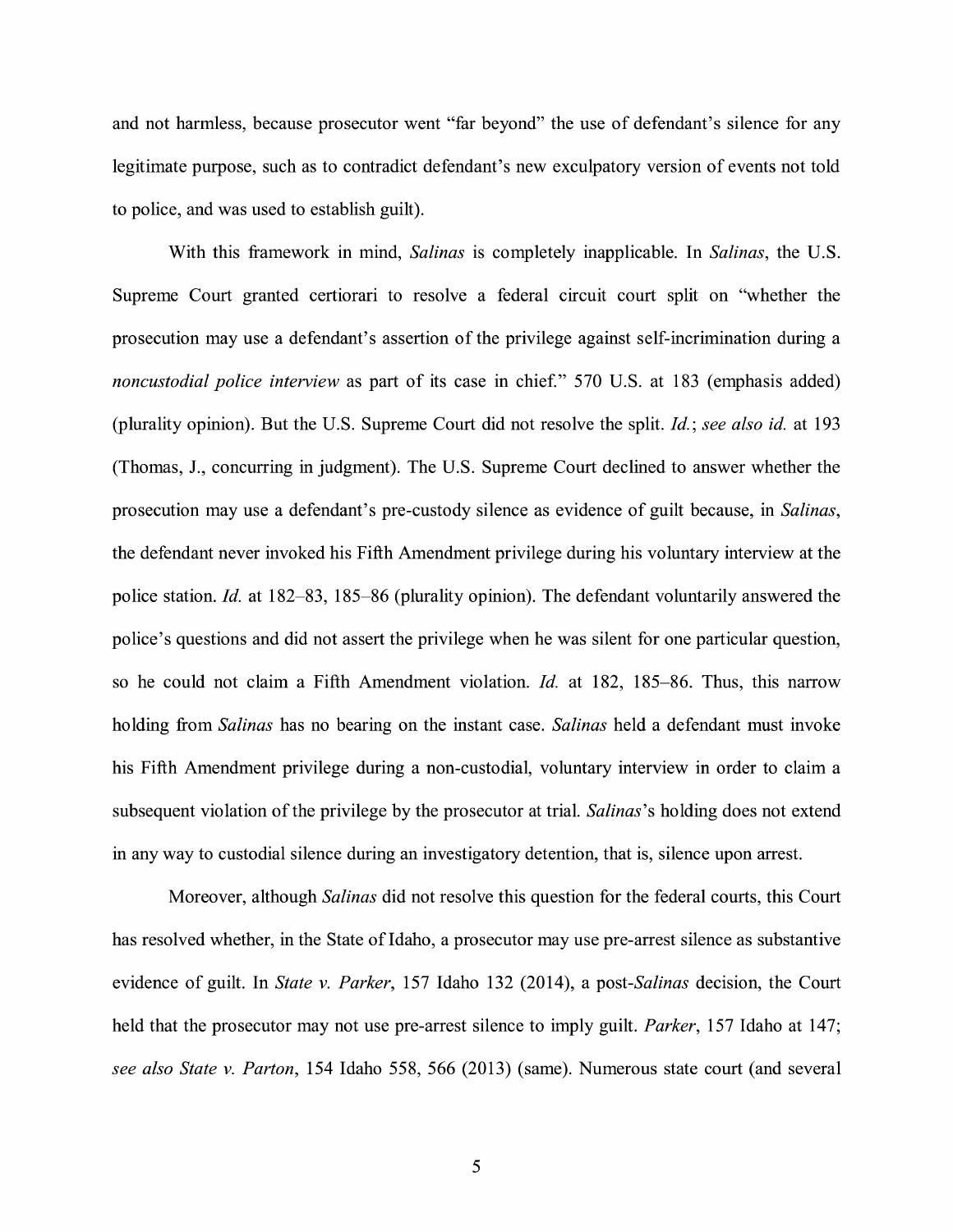federal circuit courts) have reached the same conclusion. *State v. Tsujimura,* 400 P.3d 500, 512 (Haw. 2017) (discussing cases). For example, in *Tsujimura,* the Hawaii Supreme Court agreed "with the federal circuit courts of appeals and the several States that have held as unconstitutional the use of prearrest silence as substantive evidence of guilt." *Id.* at 513 ( agreeing with Idaho, as well as appellate courts in New Hampshire, New Jersey, Wyoming, Washington, Nebraska, Wisconsin, North Carolina, and Utah, and the First, Second, Sixth, Seventh and Tenth Circuit). The Hawaii Supreme Court reasoned that a contrary holding would incentivize police officers to delay interrogation or giving *Miranda*<sup>4</sup> warnings to create an intervening period of silence that could be used later to imply guilt. *Id.* at 514. As another basis to prohibit pre-arrest silence to prove guilt, the Hawaii Supreme Court explained that the prohibition is in line with an individual's right to remain silent during an investigatory stop:

Proscribing the use of prearrest silence that occurs at least as of the time that a person has been detained is also consistent with the well-established tenet that a person being questioned by a law enforcement officer during an investigatory stop "is not obliged to respond." *Berkemer v. McCarty,* 468 U.S. 420, 439 (1984). If the State were authorized to use a person's silence during an investigatory stop as substantive evidence of guilt, it would effectively punish a person for exercising a legal right, a result that is constitutionally unacceptable.

*Tsujimura,* 400 P.3d at 514. Finally, the Hawaii Supreme Court "emphasize[d]" that the prosecutor's use of the defendant's silence was not silence in response to a specific question, as in *Salinas,* but was simply the failure to volunteer information to the police officer. *Id.* Looking at this situation, the appellate court recognized:

[P]ermitting silence to serve as an implication of guilt would mean that the State would always be able to use as substantive proof of guilt prearrest silence not made in response to a question by a police officer. The prosecutor need only identify a point in time during the defendant's interaction with the police officer when no question was posed and no verbal exchange was had (and, therefore, the defendant was expectedly silent) and use that silence as evidence to infer the

<sup>4</sup>*Miranda v. Arizona,* 384 U.S. 436 (1966).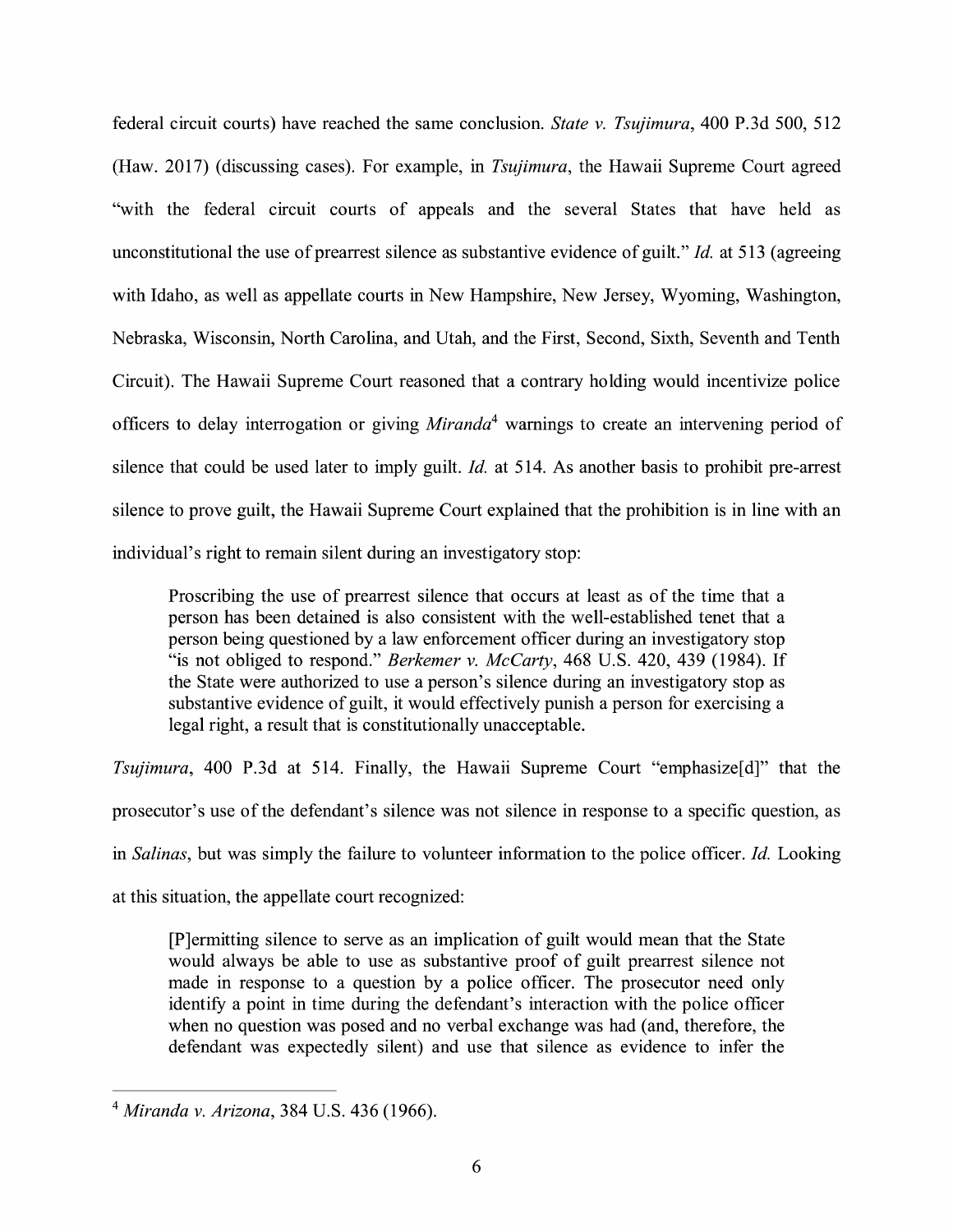defendant's guilt. This would engender a result where, in any encounter between a law enforcement officer and a citizen, the State would be able to adduce evidence of prearrest silence in myriad ways ....

*Id.* at 514–15. For all of these reasons, the "better rule is that which holds that the defendants' Fifth Amendment right not to have their silence used against them in a court proceeding is applicable pre-arrest and *pre-Miranda* warnings. The constitutional right is always present." *State v. Moore,* 131 Idaho 814, 820 (1998).

Even though the Court's protection of pre-arrest silence does not directly apply here because the prosecutor used Ms. Ozuna's post-arrest silence—this discussion demonstrates the Court's limitations on a prosecutor's use of silence and its protection of the privilege. A prosecutor cannot use pre- or post-arrest silence as evidence of guilt. *Parker,* 157 Idaho at 14 7. Moreover, the giving of *Miranda* warnings certainly does not lessen and, if anything, reinforces these pre- and post-arrest protections. *See Moore,* 131 Idaho at 820 ("While the presence of *Miranda* warnings might provide an additional reason for disallowing use of the defendant's silence, they are not a necessary condition to such a prohibition."); *State v. White,* 97 Idaho 708, 714-15 (1976) ("If a prosecutor is allowed to introduce evidence of silence, for any purpose, then the right to remain silent guaranteed in *Miranda* . . . becomes so diluted as to be rendered worthless."). Even the U.S. Supreme Court in *Salinas* acknowledged that "due process prohibits prosecutors from pointing to the fact that a defendant was silent after he heard *Miranda* warnings .... " 570 U.S. at 188 n.3 (plurality opinion) (citing *Doyle v. Ohio,* 426 U.S. 610, 617-618 (1976)); *but see also id.* (distinguishing this protection in *pre-Miranda* situations). Indeed, the Court has ruled that the giving of *Miranda* warnings is immaterial to determine whether the prosecutor can use silence to infer guilt: "[T]his Court has held that a defendant's right to remain silent attaches upon custody, not arrest or interrogation, and thus a prosecutor may not use any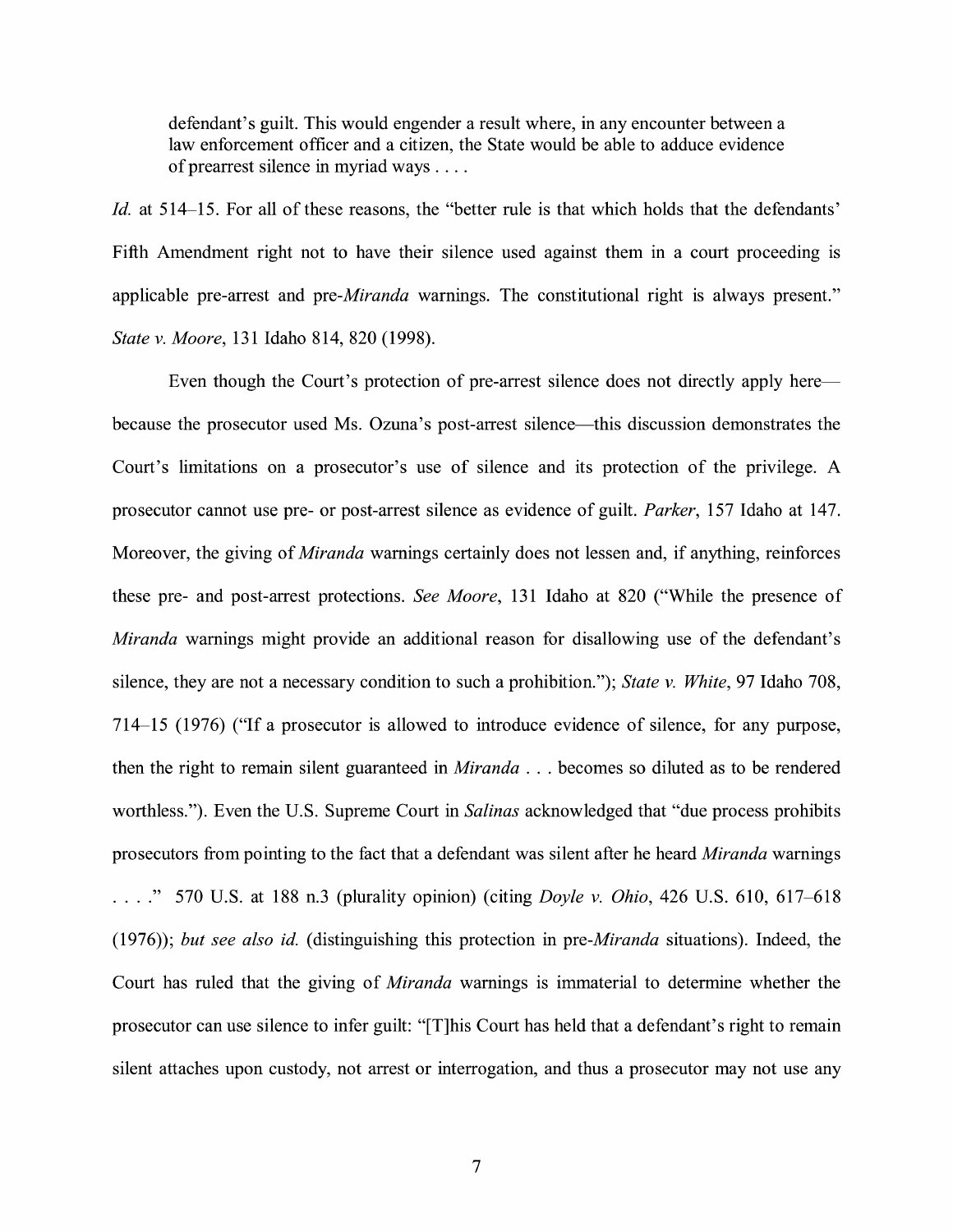post-custody silence to infer guilt in its case-in-chief." *Ellington*, 151 Idaho at 60 (citing *Moore*, 131 Idaho at 820). As such, an arrested defendant is protected against the prosecutor's use of his silence even if it is ''unclear" whether the police officer "Mirandized" him. *Id.* at 60-61. The only exception to the protections outlined by this Court is *pre-Miranda* silence, either pre- or post-arrest, for impeachment purposes. *Parker*, 157 Idaho at 147. The use of silence to prove guilt is still prohibited if it is pre- or post-arrest and pre- or *post-Miranda. Parker,* 157 Idaho at 14 7; *Ellington,* 151 Idaho at 60-61.

It is clear from the Court's precedent that a defendant need not invoke his right to remain silent before, during, and after an arrest to avoid having his silence used against him at trial to prove his guilt. In cases before and after *Salinas,* this Court has not required any invocation to assert this protection. *Compare Ellington,* 151 Idaho at 60-61 *(pre-Salinas), with State v. Johnson,* 163 Idaho 412, 421, 422-23 (2017) *(post-Salinas); State v. Skunkcap,* 157 Idaho 221, 232-35 (2014) (same); *Parker,* 157 Idaho at 147 (same). Invocation is not required due to the implied promise in *Miranda* warnings:

Silence in the wake of these warnings may be nothing more than the arrestee's exercise of these Miranda rights. Thus, every post-arrest silence is insolubly ambiguous because of what the State is required to advise the person arrested. Moreover, while it is true that the *Miranda* warnings contain no express assurance that silence will carry no penalty, such assurance is implicit to any person who receives the warnings.

*Doyle,* 426 U.S. at 617-1 (citation and footnote committed). As such, a defendant is protected from a prosecutor's use of his silence to prove guilt pre- and post-arrest, even if the defendant did not invoke his right to silence.

This protection during an arrest is distinguishable from protection in a police interview, where the U.S. Supreme Court and the Idaho Court of Appeals have required invocation. Under *Salinas,* a defendant must unambiguously invoke his Fifth Amendment right if he chooses not to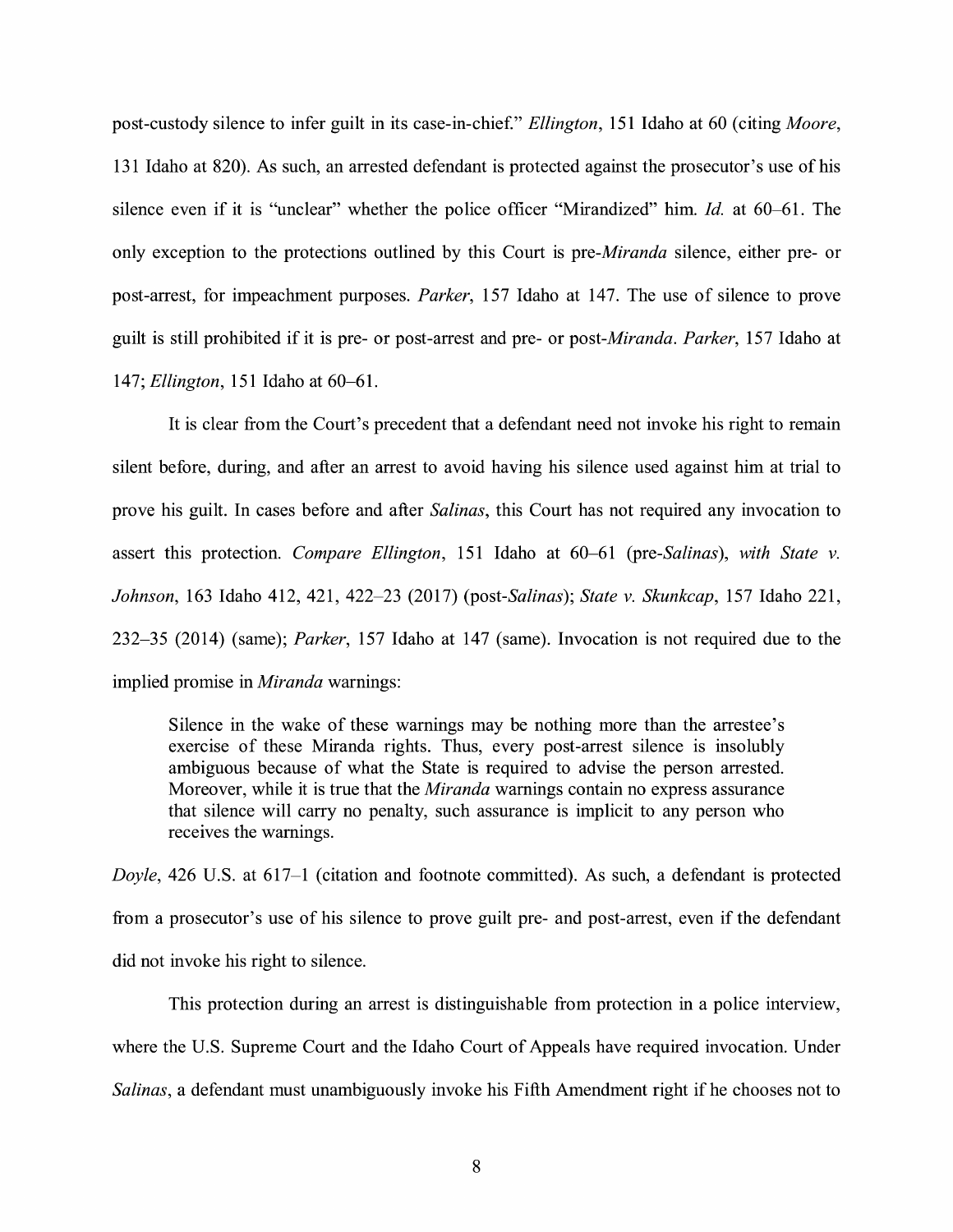answer a question in a noncustodial, voluntary interview with the police. 570 U.S. at 182-83, 185-86 (plurality opinion). As the State points out in its Respondent's brief, the Court of Appeals in *State v. Neyhart,* 160 Idaho 746, 752-55 (Ct. App. 2016), recognized the *Salinas*  invocation requirement during a police interview. (Resp. Br., pp.13-15.) *But see Parker,* 157 Idaho at 147 (prosecutorial misconduct for commenting on defendant's silence during noncustodial police interview, without any invocation requirement, or any evidence in the record on whether defendant received *Miranda* warnings). Regardless, the *Salinas* analysis of a clear invocation has no bearing on an investigatory stop and arrest situation. This Court does not require the defendant to establish that he received *Miranda* warnings or that he invoked his *Miranda* rights to avoid the prosecutor's use of his pre- or post-arrest silence at trial. *See Johnson,* 163 Idaho at 421, 422-23 (prosecutorial misconduct for eliciting testimony on police's unsuccessful attempt to interview defendant pre-arrest, and no invocation requirement); *Skunkcap,* 157 Idaho at 235 (prosecutorial misconduct for using post-arrest silence in jail cell during police's attempted interview, and no invocation requirement); *Parton,* 154 Idaho at 565- 568 (prosecutorial misconduct for using post-arrest and *post-Miranda* silence, and no invocation requirement); *Ellington,* 151 Idaho at 59-61 (prosecutorial misconduct for using on post-arrest silence, and no invocation requirement or evidence on issuance of *Miranda* warnings); *Moore,*  131 Idaho at 820-22 (prohibiting prosecutor's use of pre-arrest, *pre-Miranda* silence to prove guilt). *White,* 97 Idaho at 714-15 (prosecutor's comments on post-arrest silence constituted fundamental error). This use of silence, either by eliciting testimony or in argument, constitutes prosecutorial misconduct.

The improper use of Ms. Ozuna's silence occurred here. In opening statements, Officer Parsons's direct examination, Ms. Ozuna's cross-examination, and closing argument, the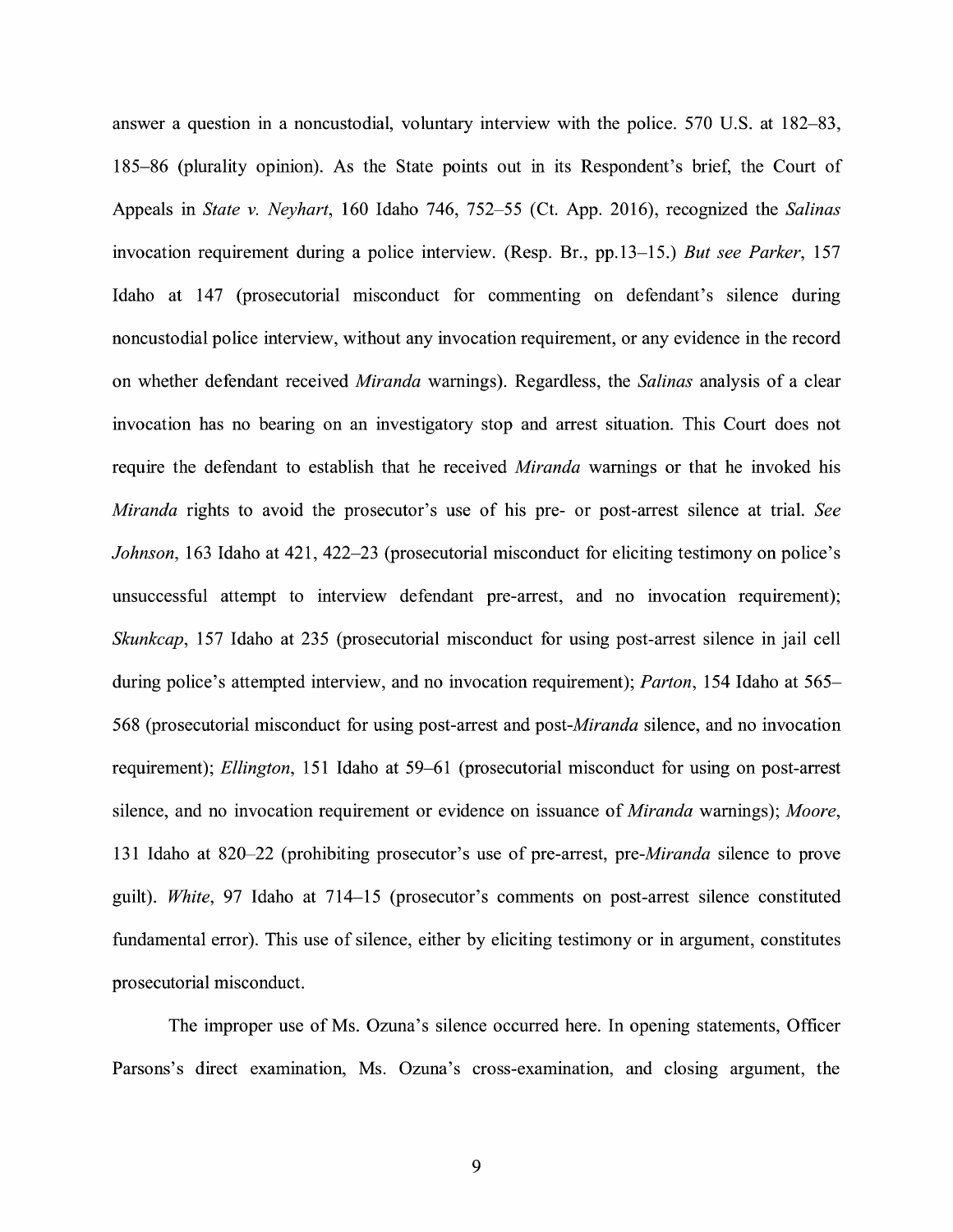prosecutor used Ms. Ozuna's silence at the moment of her arrest and right after to prove her guilt. *(See* App. Br., pp.10-15.) This was prosecutorial misconduct, in violation of Ms. Ozuna's Fifth Amendment and due process rights. *(See* App. Br., pp.8-9, 15.) The State's reliance on *Salinas* to dispute this misconduct, be it in opening statements, witness examination, or closing argument, is irrelevant. *Salinas* does not apply. Therefore, the State's arguments in opposition to prong one of the fundamental error standard fail. *(See* Resp. Br., pp.16-17, 19-21, 25-26, 28- 29.)

The State's arguments on prong two and three of the fundamental error standard are equally unpersuasive.<sup>5</sup> For one, the State's assertion that Ms. Ozuna's counsel made a tactical decision not to object to any of this misconduct because, according to the State, this evidence and commentary on silence was permissible under *Salinas* is once again irrelevant. (Resp. Br., pp.18, 21-22, 27.) Further, Ms. Ozuna has provided more than appellate counsel's opinion that her trial counsel's failure to object was a tactical decision. Ms. Ozuna has supported her opinion-that "there is no conceivable strategy" for trial counsel "failing to object" to improper argument and inadmissible evidence that makes "it vastly easier" for the jury to find Ms. Ozuna guilty—with evidence in the record. *See State v. Medina,* Nos. 45117 & 45118, 2019 WL 4023555, at \*7 (Aug. 27, 2019) (applying  $Perry<sup>6</sup>$  for prong two). The evidence is trial counsel's Idaho Criminal Rule 29 challenge to the sufficiency of the evidence on Ms. Ozuna's knowledge and trial counsel's closing argument reminding the jury that "this is still America" where Ms. Ozuna had the "right" to keep her "mouth shut."<sup>7</sup> (App. Br., pp.16–17; Tr. Vol. I, p.191, L.10–p.192, L.3;

<sup>5</sup> Ms. Ozuna recognizes that *State v. Miller,* 165 Idaho 115 (2019), became final on June 12, 2019. *(See* App. Br., pp.7-8 (noting the *Perry* and *Miller* standards for fundamental error).) <sup>6</sup>*State v. Perry,* 150 Idaho 209 (2010).

 $<sup>7</sup>$  In trial counsel's "America" argument, he never expressly told the jury that this "right" could</sup> not be used against her by the prosecutor at trial. (Tr. Vol. III, p.20, L.18-p.21, L.5.) In other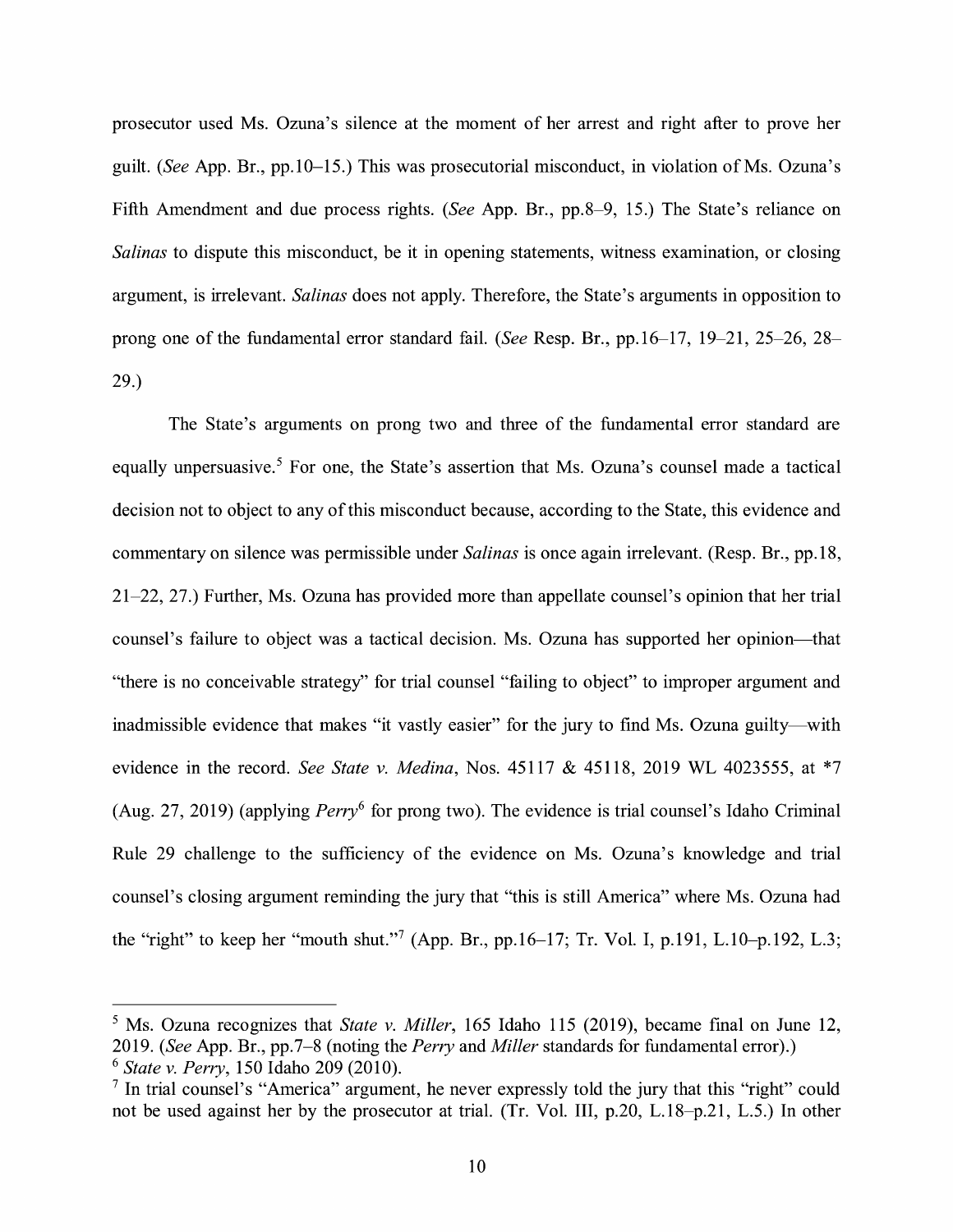Tr. Vol. III, p.20, L.18-p.21, L.5.) Trial counsel's actions show that it was not strategic or tactical not to object to the replete prosecutorial misconduct in this case. Clearly, if trial counsel had known that the prosecutor's comments and elicitation of testimony were improper and inadmissible, trial counsel would have objected, rather than making two arguments that did not address, or even acknowledge, the errors head-on. Finally, on prong three, the State has not shown how the prosecutor's use of Ms. Ozuna's silence to prove her guilt did not actually affect the jury's verdict when the key evidence used by the prosecutor on the contested element of Ms. Ozuna's knowledge was her silence. Without this evidence, the jury could have found Ms. Ozuna not guilty. Therefore, this misconduct actually affected the trial's outcome.

II.

### The Prosecutor Violated Ms. Ozuna's Constitutional Right To A Fair Trial By Eliciting Testimony Previously Deemed Inadmissible On Ms. Ozuna's Prior Police Contact

On Ms. Ozuna's second claim of prosecutorial misconduct, she argued that the prosecutor violated her right to a fair trial by eliciting testimony from Officer Parsons on his "previous contact" with Ms. Ozuna, despite the district court's ruling not to elicit such testimony. (App. Br., pp.19-21.) The State responded that the prosecutor violated an evidentiary rule only and therefore this violation did not rise to the level of a constitutional error. (Resp. Br., pp.33-34.) Ms. Ozuna respectfully disagrees. Although in *State v. Lankford*, 162 Idaho 477 (2017), the Court held that the prosecutor's elicitation of testimony in violation of the district court's evidentiary ruling "did not affect" the defendant's "due process right to a fair trial," this holding is not a hard-and-fast rule for all prosecutorial misconduct premised on violations of court orders

words, he never argued to the jury that it could not consider Ms. Ozuna's silence as evidence of guilt.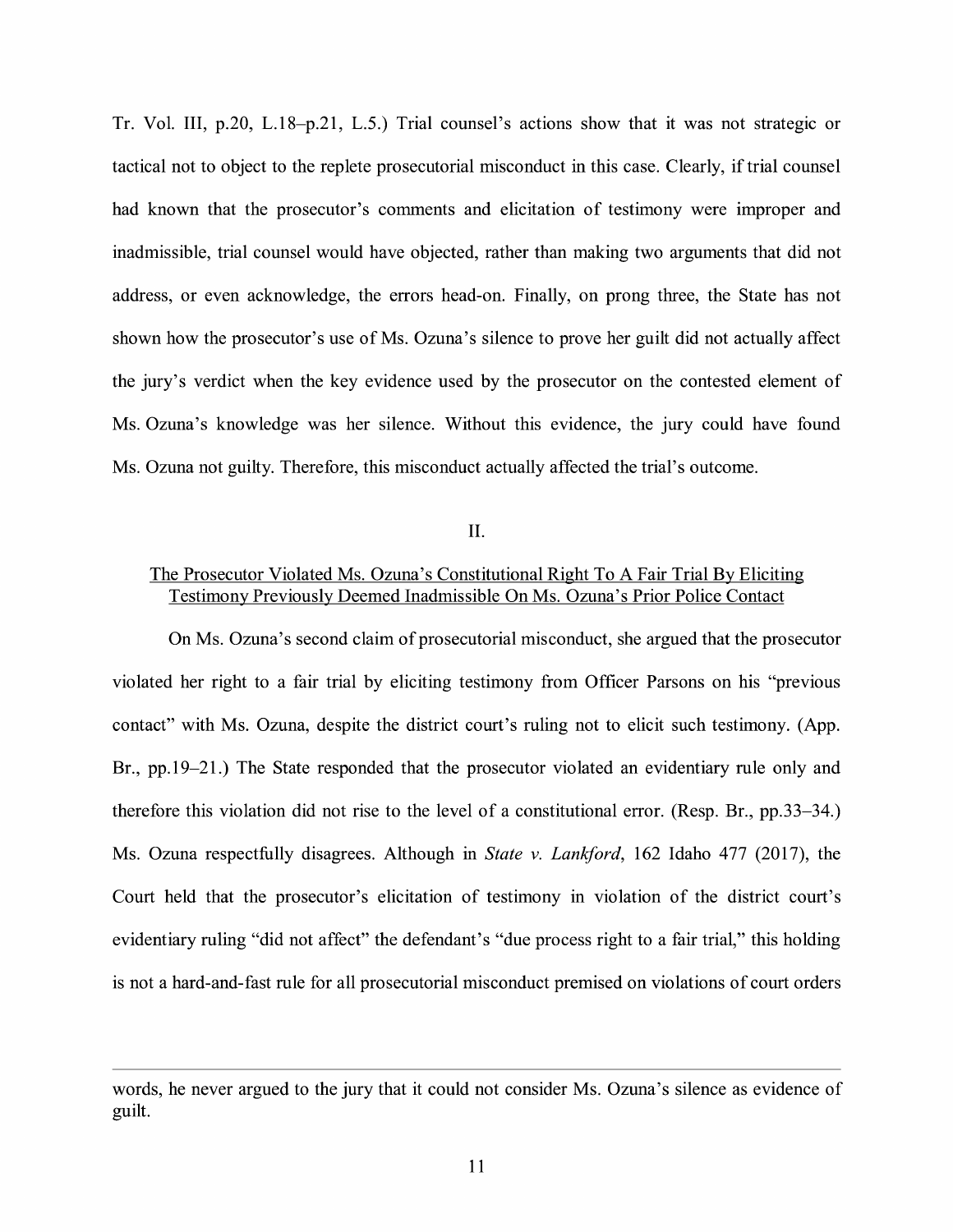or rules of evidence. Whether or not the prosecutor committed misconduct that rises to the level of a due process violation depends on the facts of each case.

In *Perry*, for instance, the Court held that the prosecutor committed misconduct by eliciting testimony from witnesses that vouched for the victims' credibility. 150 Idaho at 228–29. The Court declined to grant relief not because there was no constitutional violation at all, but because the violation was not clear from the record. *Id.* at 229. The Court reasoned that additional factual findings were needed to determine whether trial counsel's failure to object was strategic or tactical. *Id.* Similarly, in *Parker*, the Court held that the prosecutor committed misconduct by eliciting testimony that the district court had ordered to be excluded from trial or that the prosecutor had represented that he would not present to the jury. 157 Idaho at 144–45. The Court further held, "The prosecutorial misconduct here may have impacted Parker's right to a fair trial, but Parker has not met his burden under the second prong" to show that his trial counsel's failure to object was not strategic or tactical. *Id.* at 145. Along the same lines, in *State v. Dunlap*, the Court held that the prosecutor committed misconduct by eliciting testimony from an expert witness on his opinion of the weight the jury should give to certain evidence. 155 Idaho 345, 370 (2013). The Court again declined to grant relief because the Court determined that the error was harmless. *Id.* at 371. The Court did not expressly hold that this misconduct did not violate the defendant's due process rights. *Id.* at 370–71. These cases indicate that prosecutorial misconduct for violating the district court's evidentiary ruling (and, consequently, presenting inadmissible evidence to the jury) can result in a violation of the defendant's right to a fair trial, even though the defendant may fail to establish other prongs of the fundamental error standard. Therefore, Ms. Ozuna submits that *Lankford*'s application of the fundamental error standard to a prosecutorial misconduct claim in that case does not dictate the outcome of this